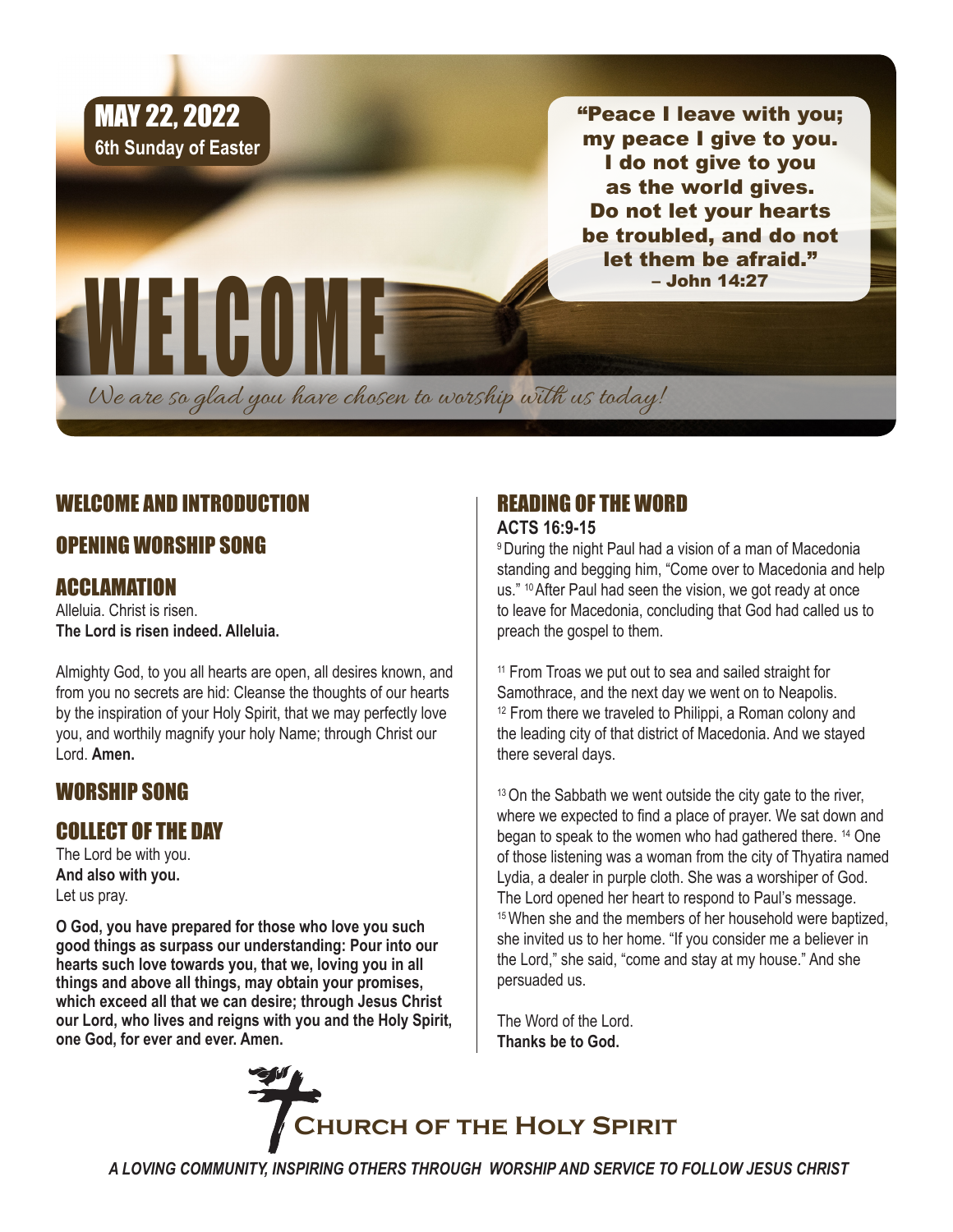#### **PSALM 67**

- May God be merciful to us and bless us. **show us the light of his countenance and come to us.**
- <sup>2</sup> Let your ways be known upon earth, **your saving health among all nations.**
- <sup>3</sup> Let the peoples praise you, O God; **let all the peoples praise you.**
- <sup>4</sup> Let the nations be glad and sing for joy, **for you judge the peoples with equity and guide all the nations upon earth.**
- <sup>5</sup> Let the peoples praise you, O God; **let all the peoples praise you.**
- <sup>6</sup> The earth has brought forth her increase; **may God, our own God, give us his blessing.**
- <sup>7</sup> May God give us his blessing, **and may all the ends of the earth stand in awe of him.**

#### **REVELATION 21:10, 22:1-5**

<sup>10</sup> And he carried me away in the Spirit to a mountain great and high, and showed me the Holy City, Jerusalem, coming down out of heaven from God.

**22** Then the angel showed me the river of the water of life, as clear as crystal, flowing from the throne of God and of the Lamb 2 down the middle of the great street of the city. On each side of the river stood the tree of life, bearing twelve crops of fruit, yielding its fruit every month. And the leaves of the tree are for the healing of the nations.  $3$  No longer will there be any curse. The throne of God and of the Lamb will be in the city, and his servants will serve him. <sup>4</sup> They will see his face, and his name will be on their foreheads. <sup>5</sup> There will be no more night. They will not need the light of a lamp or the light of the sun, for the Lord God will give them light. And they will reign for ever and ever.

The Word of the Lord. **Thanks be to God.**

#### GOSPEL SONG

The Holy Gospel of our Lord Jesus Christ, according to John. **Glory to you, Lord Christ.**

#### **JOHN 14:23-29**

<sup>23</sup> Jesus answered him, "Those who love me will keep my word, and my Father will love them, and we will come to them and make our home with them. 24 Whoever does not love me does not keep my words, and the word that you hear is not mine but is from the Father who sent me.

 $25$  "I have said these things to you while I am still with you.  $26$  But the Advocate, the Holy Spirit, whom the Father will send in my name, will teach you everything and remind you of all that I have said to you. <sup>27</sup> Peace I leave with you; my peace I give to you. I do not give to you as the world gives. Do not let your hearts be troubled, and do not let them be afraid. 28 You heard me say to you, 'I am going away, and I am coming to you.' If you loved me, you would rejoice that I am going to the Father, because the Father is greater than I. <sup>29</sup> And now I have told you this before it occurs, so that when it does occur you may believe.

The Gospel of the Lord. **Praise to you, Lord Christ.**

**SERMON** The Rev. Everett Walk

#### THE NICENE CREED

**We believe in one God, the Father, the Almighty, maker of heaven and earth, of all that is, seen and unseen. We believe in one Lord, Jesus Christ, the only Son of God, eternally begotten of the Father, God from God, Light from Light, true God from true God, begotten, not made, of one Being with the Father. Through him all things were made. For us and for our salvation he came down from heaven: by the power of the Holy Spirit he became incarnate from the Virgin Mary, and was made man. For our sake he was crucified under Pontius Pilate; he suffered death and was buried. On the third day he rose again in accordance with the Scriptures; he ascended into heaven and is seated at the right hand of the Father.**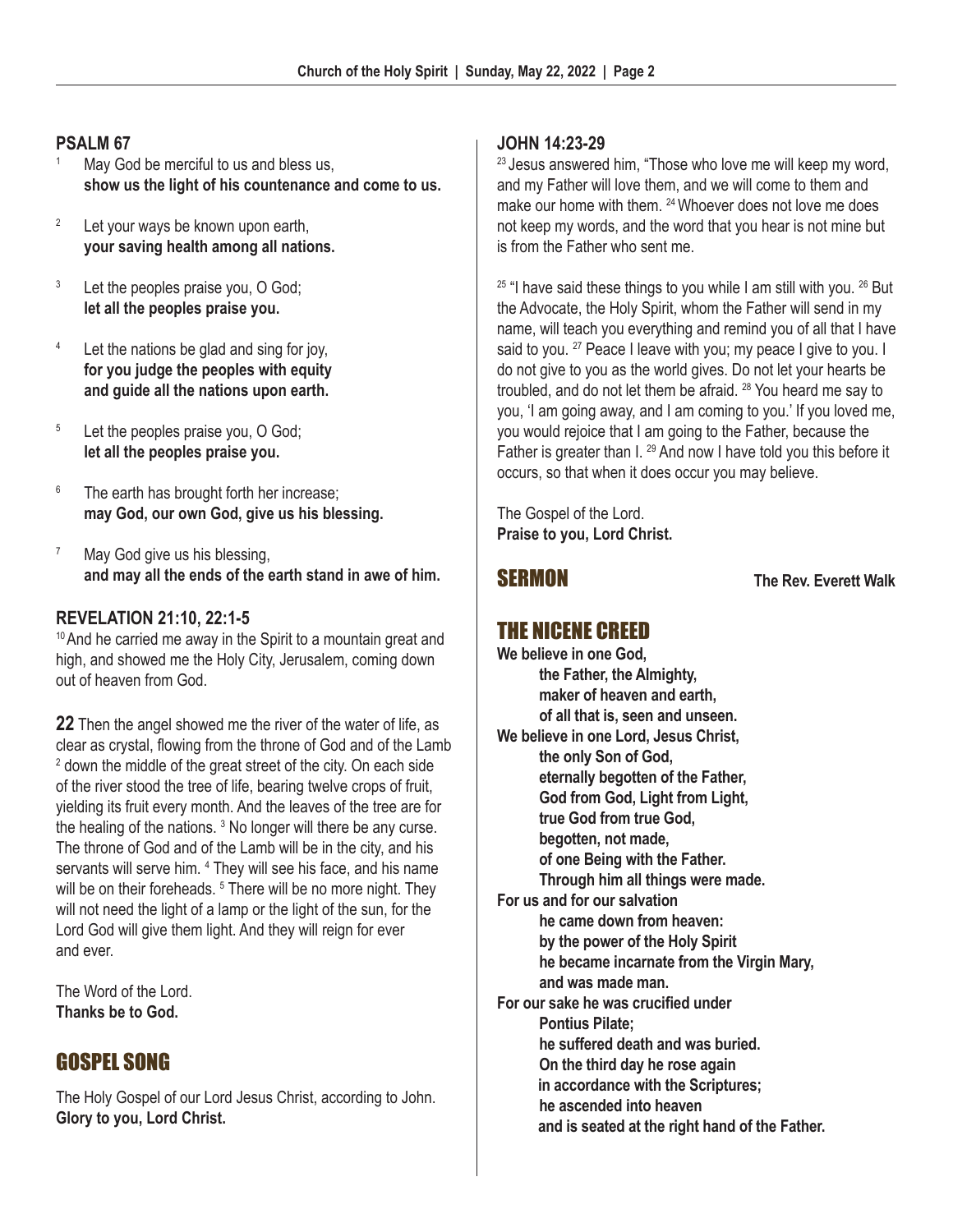**He will come again in glory to judge the living and the dead, and his kingdom will have no end.**

**We believe in the Holy Spirit, the Lord,** 

**the giver of life, who proceeds from the Father and the Son. With the Father and the Son he is worshiped and glorified. He has spoken through the Prophets.**

**We believe in one holy catholic and apostolic Church. We acknowledge one baptism for the forgiveness of sins. We look for the resurrection of the dead, and the life of the world to come. Amen.**

#### PRAYERS OF THE PEOPLE

Father, we pray for your holy Catholic Church; **That we all may be one.**

Grant that every member of the Church may truly and humbly serve you; **That your Name may be glorified by all people.**

We pray for all bishops, priests, and deacons; **That they may be faithful ministers of your Word and Sacraments.**

We pray for all who govern and hold authority in the nations of the world;

**That there may be justice and peace on the earth.**

Give us grace to do your will in all that we undertake; **That our works may find favor in your sight.**

Have compassion on those who suffer from any grief or trouble; **That they may be delivered from their distress.**

Give to the departed eternal rest. **Let light perpetual shine upon them.**

We praise you for your saints who have entered into joy; **May we also come to share in your heavenly kingdom.**

Let us pray for our own needs and those of others.

*The People may add their own petitions.*

#### GENERAL THANKSGIVING

**Accept, O Lord, my thanks and praise for all that you have done for me. I thank you for splendor of the whole creation, for the beauty of this world, for the wonder of life, and for the mystery of love.**

**I thank you for the blessing of family and friends, and for the loving care which surrounds me on every side.**

**I thank you for setting me at tasks which demand my best efforts, and for leading me to accomplishments which satisfy and delight me.** 

**I thank you also for those disappointments and failures that lead me to acknowledge my dependence on you alone.**

**Above all, I thank you for your Son Jesus Christ; for the truth of his Word and the examples of his life; for his steadfast obedience, by which he overcame temptation: for his dying, through which he overcame death; and for his rising to life again, in which I am raised to the life of your kingdom.**

**Grant me the gift of your Spirit, that I may know Christ and make him known; and through him, at all times and in all places, may give thanks to you in all things. Amen** 

#### **CONFESSION**

Let us confess our sins against God and our neighbor.

*Silence* 

**Most merciful God, we confess that we have sinned against you in thought, word, and deed, by what we have done, and by what we have left undone. We have not loved you with our whole heart; we have not loved our neighbors as ourselves. We are truly sorry and we humbly repent. For the sake of your Son Jesus Christ, have mercy on us and forgive us; that we may delight in your will, and walk in your ways, to the glory of your Name. Amen.**

Almighty God have mercy on you, forgive you all your sins through our Lord Jesus Christ, strengthen you in all goodness, and by the power of the Holy Spirit keep you in eternal life. **Amen.**

#### SHARING PEACE

The peace of the Lord be always with you. **And also with you.**

### ANNOUNCEMENTS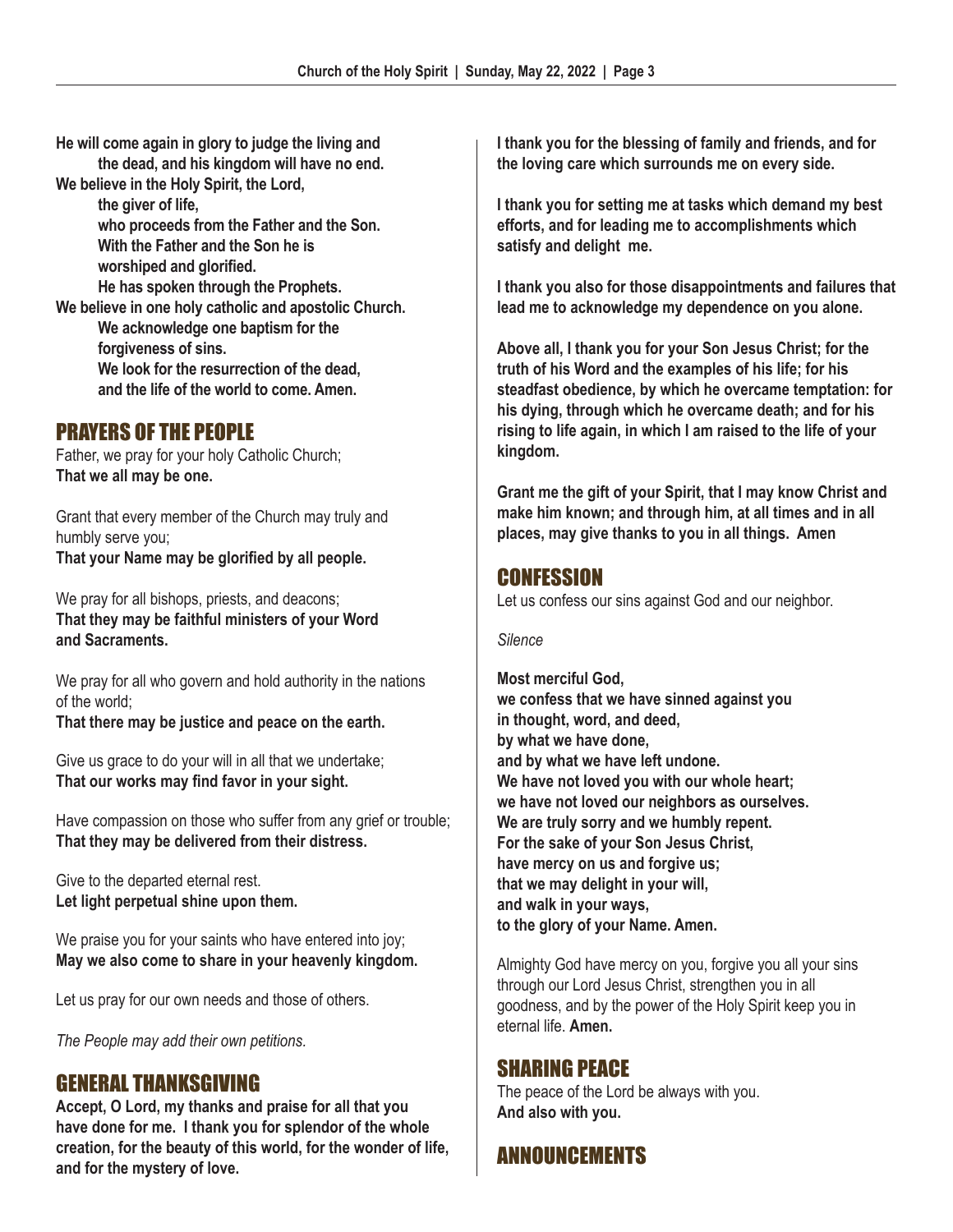#### **OFFERTORY**

#### HOLY COMMUNION

The Lord be with you. **And also with you.** Lift up your hearts. **We lift them to the Lord.** Let us give thanks to the Lord our God. **It is right to give him thanks and praise.**

It is right, and a good and joyful thing, always and everywhere to give thanks to you, Father Almighty, Creator of heaven and earth.

But chiefly are we bound to praise you for the glorious resurrection of your Son Jesus Christ our Lord; for he is the true Paschal Lamb, who was sacrificed for us, and has taken away the sin of the world. By his death he has destroyed death, and by his rising to life again he has won for us everlasting life.

Therefore we praise you, joining our voices with Angels and Archangels and with all the company of heaven, who for ever sing this hymn to proclaim the glory of your Name:

#### **Holy, Holy, Holy Lord, God of power and might, heaven and earth are full of your glory. Hosanna in the highest. Blessed is he who comes in the name of the Lord. Hosanna in the highest.**

Holy and gracious Father: In your infinite love you made us for yourself, and, when we had fallen into sin and become subject to evil and death, you, in your mercy, sent Jesus Christ, your only and eternal Son, to share our human nature, to live and die as one of us, to reconcile us to you, the God and Father of all.

He stretched out his arms upon the cross, and offered himself, in obedience to your will, a perfect sacrifice for the whole world.

On the night he was handed over to suffering and death, our Lord Jesus Christ took bread; and when he had given thanks to you, he broke it, and gave it to his disciples, and said, "Take, eat: This is my Body, which is given for you. Do this for the remembrance of me."

After supper he took the cup of wine; and when he had given thanks, he gave it to them, and said, "Drink this, all of you:

This is my Blood of the new Covenant, which is shed for you and for many for the forgiveness of sins. Whenever you drink it, do this for the remembrance of me."

Therefore we proclaim the mystery of faith:

**Christ has died. Christ is risen. Christ will come again.**

We celebrate the memorial of our redemption, O Father, in this sacrifice of praise and thanksgiving. Recalling his death, resurrection, and ascension, we offer you these gifts.

Sanctify them by your Holy Spirit to be for your people the Body and Blood of your Son, the holy food and drink of new and unending life in him. Sanctify us also that we may faithfully receive this holy Sacrament, and serve you in unity, constancy, and peace; and at the last day bring us with all your saints into the joy of your eternal kingdom.

All this we ask through your Son Jesus Christ: By him, and with him, and in him, in the unity of the Holy Spirit all honor and glory is yours, Almighty Father, now and for ever. **AMEN.**

And now, as our Savior Christ has taught us, we are bold to say,

#### THE LORD'S PRAYER

**Our Father, who art in heaven, hallowed be thy Name, thy kingdom come, thy will be done, on earth as it is in heaven. Give us this day our daily bread. And forgive us our trespasses, as we forgive those who trespass against us. And lead us not into temptation, but deliver us from evil. For thine is the kingdom, and the power, and the glory, for ever and ever. Amen.**

Alleluia. Christ our Passover is sacrificed for us; **Therefore let us keep the feast. Alleluia.**

The Gifts of God for the People of God. Take them in remembrance that Christ died for you, and feed on him in your hearts by faith, with thanksgiving.

#### COMMUNION SONGS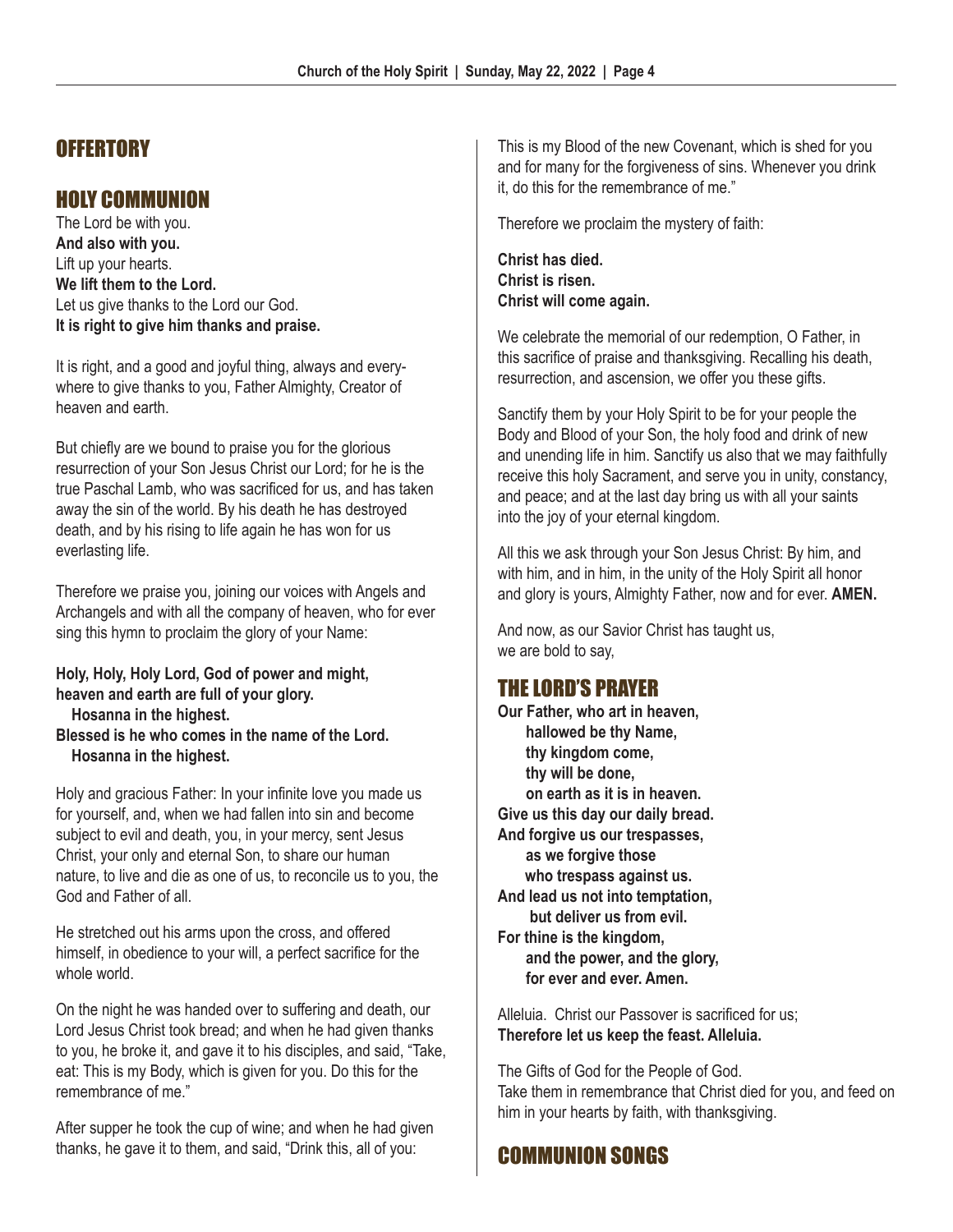#### CLOSING PRAYER

**Eternal God, heavenly Father, you have graciously accepted us as living members of your Son our Savior Jesus Christ, and you have fed us with spiritual food in the Sacrament of his Body and Blood. Send us now into the world in peace, and grant us strength and courage to love and serve you with gladness and singleness of heart; through Christ our Lord. Amen.**

#### COMMISSION OF LAY EUCHARIST VISITATION

#### **BLESSING**

#### CLOSING WORSHIP SONG

#### DISMISSAL

Alleluia, Alleluia! Let us go forth into the world, rejoicing in the power of the Spirit. **Thanks be to God.**

#### **Alleluia, Alleluia!**

## **The Week Ahead May 22-28**

| <b>SUN</b>    | 22 | Holy Eucharist   10:00 am   In Person & Online        |  |  |  |
|---------------|----|-------------------------------------------------------|--|--|--|
|               |    | Coffee Hour   11:45 am   Fulton Hall                  |  |  |  |
| <b>WED 25</b> |    | Morning Prayer   10:00 am   In Person & Online        |  |  |  |
| <b>THU</b>    | 26 | Garden Team   9:00 am                                 |  |  |  |
|               |    | Reunion Group - Cursillo   5:30 pm<br>Zoom Video Call |  |  |  |
| FRI           | 27 | Group Prayer   10:00 am   Conference Call             |  |  |  |



# **Thank You**

To all the helpers and contributors who made our Rummage Sale a huge success! We couldn't have done it without your help and support.

### **Upcoming events**



#### **Garden Team Thursdays at 9:00 am** Join us as we tend to the landscaping needs of the church. Contact Sandy Kreidler at 365-4246 if you are available



#### **Reunion Group – Cursillo Thursdays at 5:30 pm, Zoom Video Call** This group offers personal time for prayer and sharing of life's joys and sorrows, as

well as accountability to Christ's call for study, piety and action. Contact Sally Allen for details at 413-822-1160.

#### **Group Prayer**

to help.

**Fridays at 10:00 am, Conference Call PLEASE NOTE NEW NUMBER & CODE Dial 717-908-1923, Code 974309#**

Join us as we pray for Ukraine, our country, and social issues of the day. Contact Joanne Bradshaw at 941-408-4856 for details.

#### **How are we doing financially?**

|                                     | April 2022 |                               | Year-to-Date / Jan-Apr              |              |                              |  |  |  |
|-------------------------------------|------------|-------------------------------|-------------------------------------|--------------|------------------------------|--|--|--|
| Income:<br>Expenses:<br>Difference: |            | 20,482<br>15,177<br>$$+5,305$ | Income:<br>Expenses:<br>Difference: | S<br>\$<br>S | 70,780<br>69,680<br>$+1,100$ |  |  |  |
| <b>WAYS TO GIVE:</b>                |            |                               |                                     |              |                              |  |  |  |

**In Person • Online Via CHS Website • Mail**